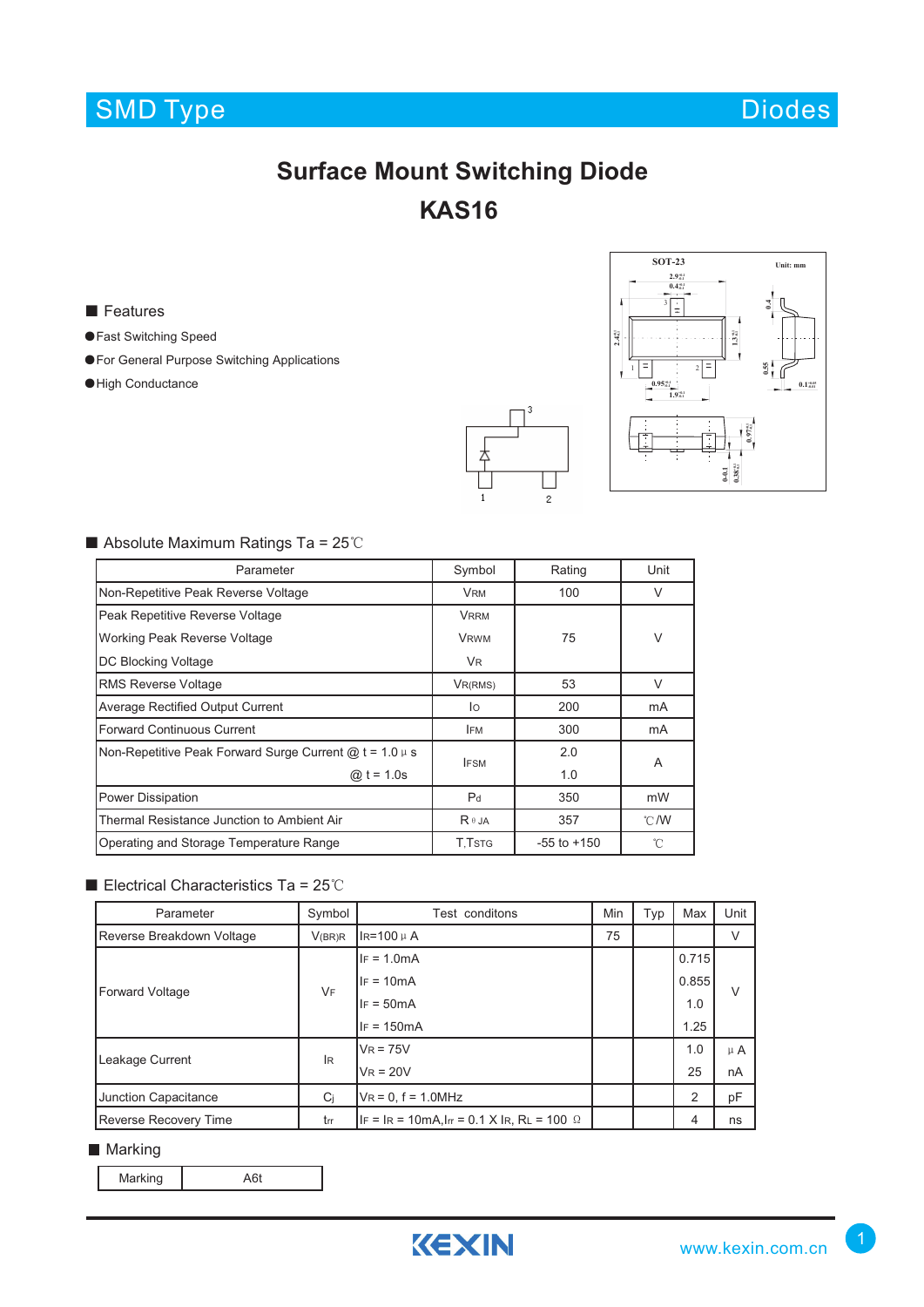## SMD Type Diodes and Diodes Diodes Diodes and Diodes Diodes and Diodes and Diodes and Diodes Diodes and Diodes

## **KAS16**

## ■ Typical Characteristics



**Figure 1. Reverse Voltage vs Reverse Current BV - 1.0 to 100 uA**



**Figure 3. Forward Voltage vs Forward Current VF - 1.0 to 100 uA**



**Figure 2. Reverse Current vs Reverse Voltage IR - 10 to 100 V**



**Figure 4. Forward Voltage vs Forward Current VF - 0.1 to 10 mA**



**VF - 10 - 800 mA**

0.6

0.8

1

**Forward Voltage, VF [V]** 1.5<br>1.4<br>1.2<br>1.2<br>1<br>0.8

Forward Voltage, V<sub>F</sub> [V]

1.2

 $1.4$ 

 $1.5$ 

**Ta= 25**°**C**

![](_page_1_Figure_14.jpeg)

2